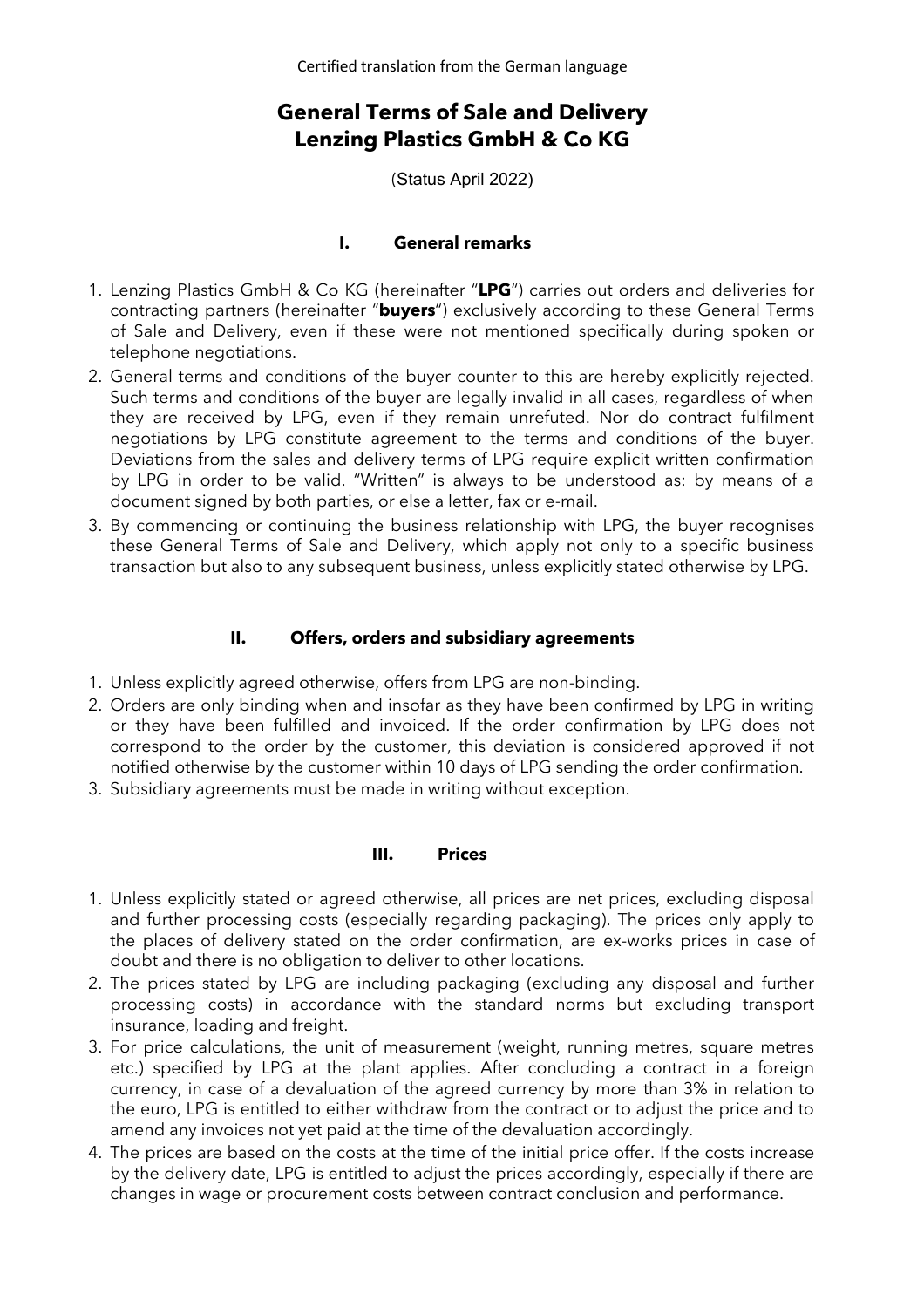# **IV. Payment**

- 1. Unless agreed otherwise, payments shall be made within 30 days of the invoice date.
- 2. Payments are always offset against the oldest due sum and any associated dues.
- 3. The buyer can only offset against payments to LPG if the counterclaim by the buyer is undisputed or legally enforced.
- 4. Bills of exchange and cheques are only valid payments after being redeemed. Any fees, including discount interest, associated with the payment and cashing in of cheques and bills of exchange are borne by the buyer.

# **V. Default, decline in assets of the buyer**

- 1. In case of a payment default, legal regulations (§ 458 UGB | Austrian Commercial Code, § 1333 par. 2 ABGB | General Civil Code) apply to cover the reimbursement of all dunning and collection costs; as well as regarding the amount of any due default interest (§ 456 UGB).
- 2. If the buyer is in default of payment for 14 days or LPG has substantiated doubts about the buyer's ability to pay, LPG is entitled to make all outstanding invoices due for immediate payment. In addition, LPG is entitled in this case to interrupt the preparation of placed orders, to halt the delivery of orders that are ready, to request assurances and to withdraw in full or in part from individual or all existing contracts.
- 3. A delay in acceptance by the customer does not prevent LPG from invoicing the ordered goods.

# **VI. Delivery, warehousing**

- 1. Partial deliveries are permissible. Unless explicitly agreed otherwise, stated delivery schedules are ex-works.
- 2. If the buyer changes the specification of their order without appropriate advance notice, they are obliged to accept goods produced according to the previously agreed specification.
- 3. LPG stores goods up to a maximum of 3 months after the delivery date originally envisaged by the buyer or a maximum of 3 months after expiry of framework agreements. LPG is entitled thereafter to deliver the goods to the buyer at their expense and risk or to make them available for collection at the expense of the buyer. In any case, the invoice may be issued at the start of the acceptance delay.
- 4. The same applies to raw materials or semifinished products that have been procured on the basis of envisaged deliveries or of framework agreements.
- 5. The agreed delivery or completion schedules are non-binding. The delivery or completion schedules are to be understood as guidelines. Fixed schedules are to be indicated explicitly as such.

# **VII. Deliverable**

1. The deliverable must correspond exclusively to the specifications set out on the order confirmation. The images, descriptions and details in available catalogues, brochures, circulars, advertisements and other general information - in electronic or another form -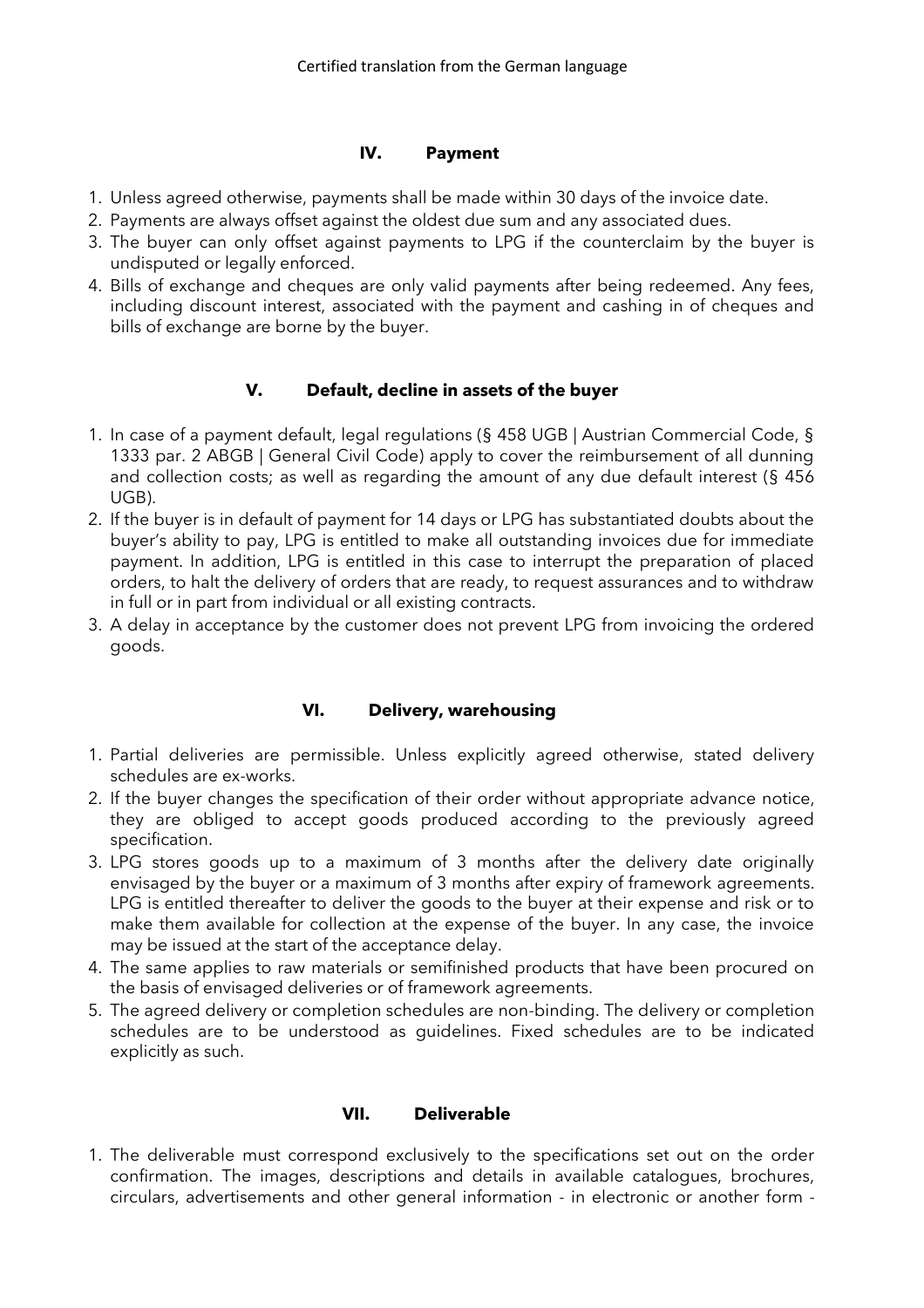#### Certified translation from the German language

are exemplary only. They are only binding if confirmed explicitly in writing by LPG.

2. The deliverable corresponds to the mandatory safety regulations in Austria. Other regulations, for example in accordance with the law of the place of delivery, are only binding for LPG if these have been explicitly confirmed as binding. LPG assumes no responsibility for the deliverable being suitable for a particular purpose assumed by the seller, unless this is stated explicitly on the order confirmation.

#### **VIII. Force majeure, hardship**

- 1. Force majeure such as natural disasters or operational disruptions at their own plant or that of suppliers, an unforeseeable shortage of workforce, energy or raw materials, strikes and transport disruptions, official interventions, armed conflict, customs clearance delays and cyber attacks release LPG from contract fulfilment for the duration of the disruption and to the extent of the impact and entitle LPG in such a case of force majeure to withdraw from the contract in full or in part for a period of at least 2 months. All delays or incumbrances in connection with the corona crisis or other pandemics are also classified as force majeure.
- 2. This also applies accordingly to all other circumstances on which LPG has no influence, which were not or scarcely foreseeable at the time of contract conclusion (e.g. price changes for raw materials) and which make it economically infeasible for LPG to fulfil the contract under the agreed terms.

### **IX. Retention of title**

- 1. LPG retains ownershoip of sold goods until all invoices issued by LPG to the buyer in connection with the sale of the respective goods have been settled.
- 2. The buyer is obliged to adequately insure the goods subject to retention of title at their own expense (fire, water, theft etc.). The buyer herewith assigns their claims from these insurance contracts to LPG in advance.
- 3. The buyer is entitled to sell the goods on in the ordinary course of business. However, already now the buyer assigns all claims to LPG amounting to the invoice value of the goods subject to retention of title and LPG accepts this assignment.
- 4. Until the full settlement of the purchase price, the contracting partner is obliged to inform third parties who presume a right to the sales objects of the actual title status and to notify LPG of the rights claim.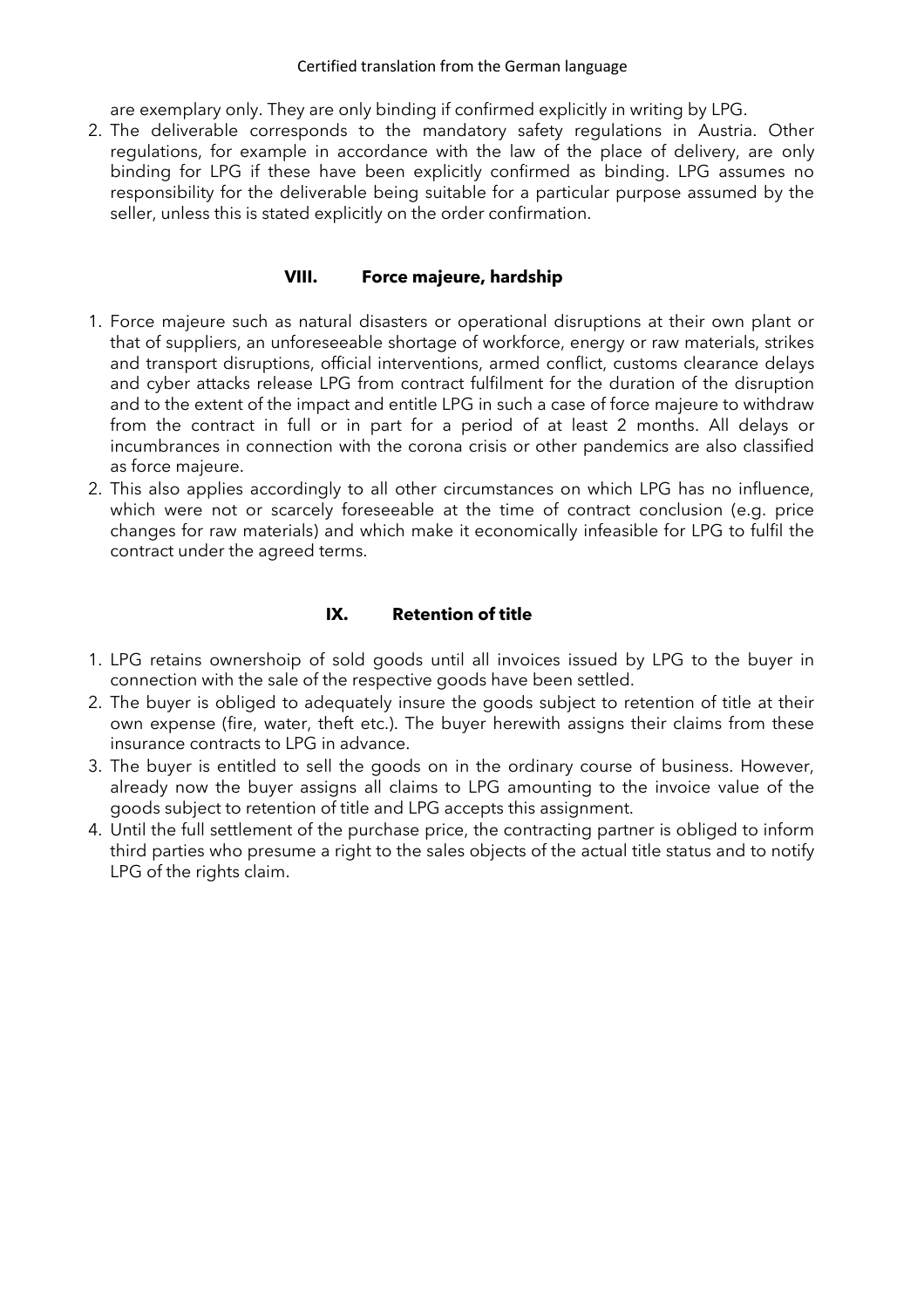## **X. Packaging**

- 1. Additional costs for packaging that go beyond the standard norms are borne by the buyer. Boxes, containers and pallets remain the property of LPG, unless they have been paid for specifically by the customer or it has been agreed otherwise in individual cases.
- 2. The packaging is to be returned carriage free to LPG on request and according to their instructions. LPG can demand corresponding charges for damaged, lost or unreturned packaging items owned by LPG.

## **XI. Transport, insurance and fulfilment**

- 1. All goods are considered as sold ex works, insofar as not explicitly agreed otherwise.
- 2. Deliveries are considered as fulfilled when they leave the warehouse. If the dispatch of the goods is delayed through no fault of LPG, the date of fulfilment is considered as the date of readiness for dispatch.
- 3. If LPG has agreed to deliver the goods to another destination, LPG determines the transport route and means. This does not include the insurance of the goods, which is only upon the explicit wishes of the buyer and at their expense.
- 4. In addition, agreed Incoterms apply in the version applicable on the day of contract conclusion.

# **XII. Warranty, notice of defects**

- 1. Deviating from § 377 UGB (Austrian Commercial Code), the buyer must inspect the supplied goods immediately upon delivery or collection. Evident defects are to be notified in writing to LPG within 6 days and hidden defects within 6 days of detection - in all cases, however, before using or processing the affected goods - stating in particular the invoice number, batch and package number. If necessary, representative samples are to be sent.
- 2. LPG warranties that their goods correspond to standard quality with the typical manufacturing variations. LPG does not warranty any properties not specified explicitly in writing. The buyer therefore in particular bears the risk for the suitability of the goods for the intended purpose, as well as all risks resulting from the handling or use of the goods. The buyer acknowledges that in case of lengthy storage of the goods, their processing may be compromised or made impossible; LPG therefore does not warranty the processibility of the goods if stored for longer than 90 days after the invoice date.
- 3. Any samples (especially larger sample deliveries) or templates shown or handed over to the buyer only serve the purpose of demonstrating the standard specification and quality of the products and do not signify that the products will necessarily correspond to these specifications and quality.
- 4. Any claim by the buyer on account of the delivery of defective goods must be based on a justified and lawful claim for defects in compliance with the agreement, whereby defective goods can be replaced by LPG or returned against the reimbursement of the purchase price, to be decided by LPG. In case of incorrect quantities (short delivery), LPG can choose between an additional delivery and a corresponding credit note. Warranty claims beyond this – as well as the presumption rule of § 924 ABGB (General Civil Code) and the right of recourse according to § 933b ABGB – are excluded. The buyer must prove that the defect was already present at handover. This only applies insofar as this is not fully infeasible for the buyer.
- 5. The buyer can only exert a warranty claim if they can prove that they have used, maintained and upheld the deliverable in accordance with the supplied documentation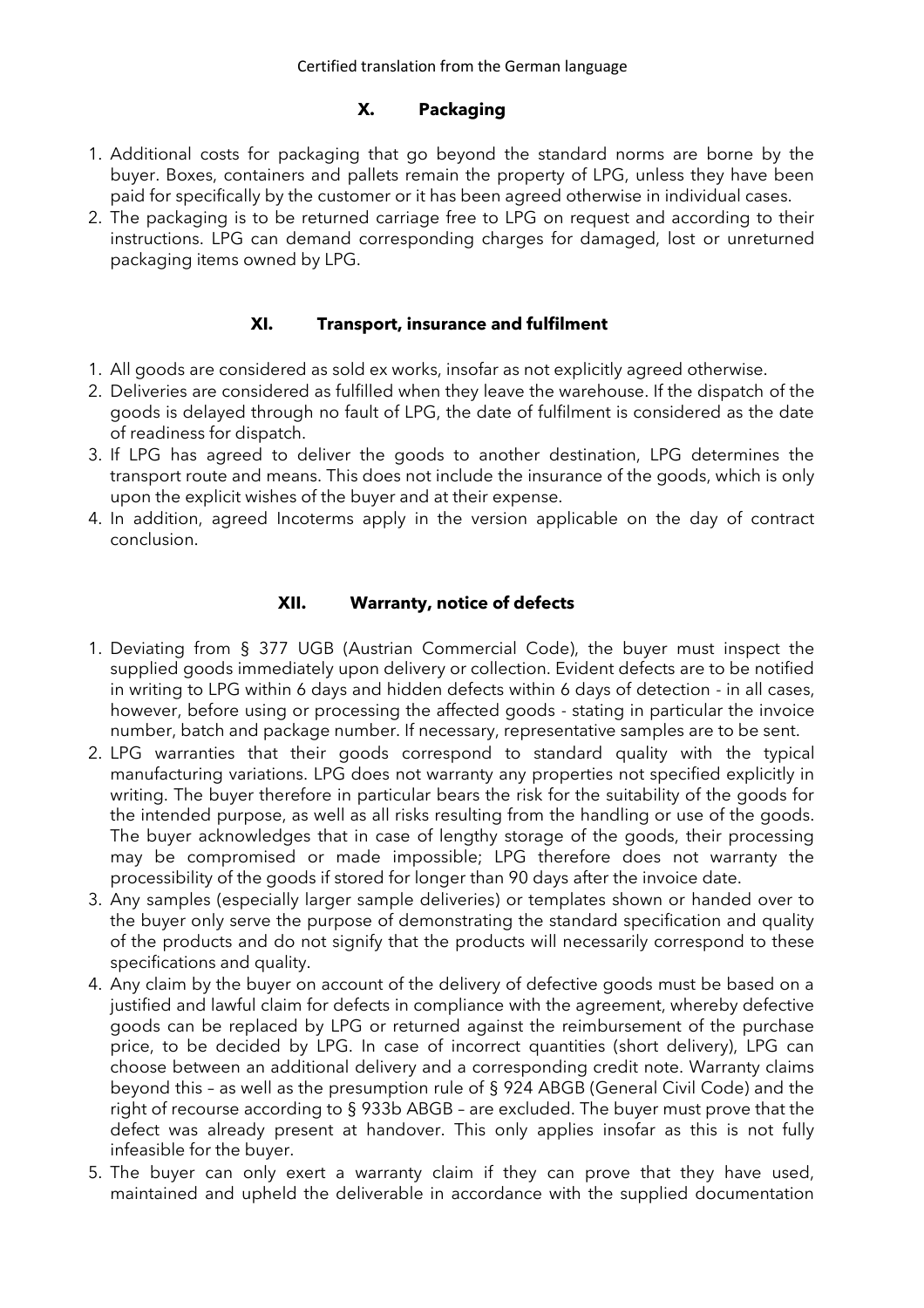and state-of-the-art technology and have not caused the defect through improper use. Improper use applies in particular if materials or additions have been used or modifications have been made to the deliverable that have not been approved by LPG. Wearing parts are excluded from the warranty, as well as sales objects that have already been modified or processed by the buyer or a third party.

6. All costs resulting from damage (for example assembly and disassembly costs, transport from site, disposal etc.) are borne by the buyer.

### **XIII. Damage compensation, product liability**

- 1. LPG is only liable under mandatory law, i.e. only for intent and gross negligence.
- 2. In particular, damage compensation claims against LPG due to damage caused by a defective product or lost profit are excluded, unless LPG is guilty of gross negligence.
- 3. The extent of liability for LPG is limited to the cost of remedying damages.
- 4. The buyer bears the burden of proof for damages, causality, unlawfulness and culpability.
- 5. Damage compensation claims by a company due to a defect expire within 6 months from identification of the damage, at the latest in any case within 5 years after delivery and handover of the sales objects.
- 6. If a contractual penalty was agreed for a delivery delay, the buyer cannot demand a sum exceeding this contractual penalty. Sums/claims beyond this, especially on account of damage compensation, lost profit, gains etc., are excluded.

## **XIV. Place of fulfilment, place of jurisdiction and applicable law**

- 1. The place of fulfilment for the delivery of the goods and for the payment of the purchase prices are the LPG headquarters in Lenzing.
- 2. If LPG and the buyer have not legally agreed the exclusive responsibility of an arbitration court, disputes are decided exclusively by the local court responsible for LPG Austria. LPG is also entitled, however, to make claims at the local court responsible for the buyer and anywhere that the buyer has a branch or asset.
- 3. Austrian law applies to the legal relationship between LPG and the buyer, but under exclusion of the UN CISG and of national and international conflict of laws.

### **XV. Data privacy and secrecy**

- 1. The parties explicitly consent to the processing of personal data especially of name, address, contact and professional details – of the persons working for them and representing the company to the other party, for the purpose of contract fulfilment, order processing and the fulfilment of the applicable accounting laws and duties of care.
- 2. In addition, the parties consent to the transmission of this personal data to associated companies outside of the European Union, acknowledging the potential associated risks, for the purpose of order processing and contract fulfilment.
- 3. With this consent, the parties assure corresponding compliance declarations from the persons appointed by them and at first request shall mutually fully indemnify and hold each other harmless regarding any disadvantages pertaining to the infringement of the aforementioned assurance.
- 4. The consent according to 1. and 2. can be revoked at any time by e-mail by either party or the affected persons without stating grounds. However, any processing occurring up until the revocation is not affected.